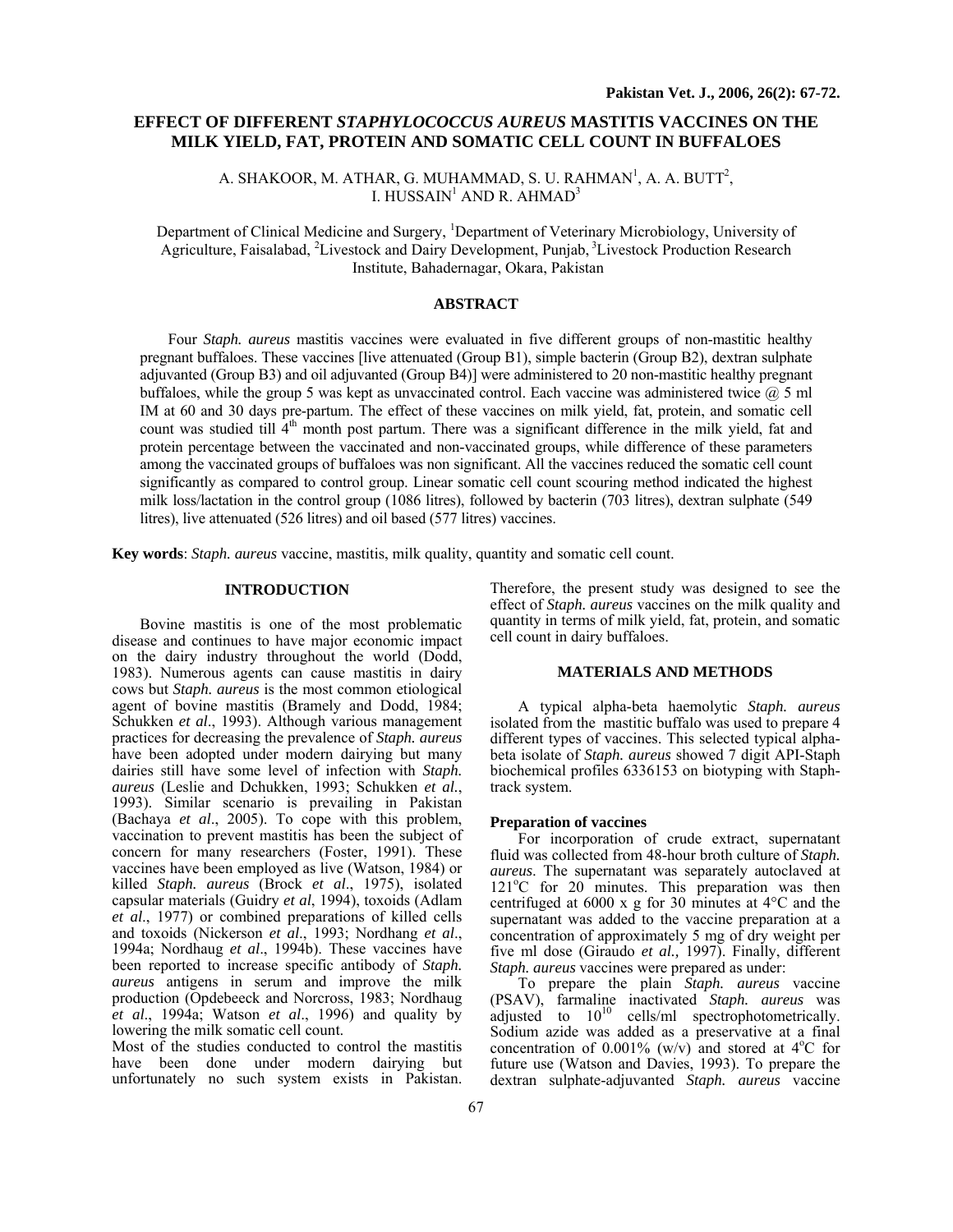(DSAV), dextran sulphate (DXS, Sigma-Aldrich Co., USA) was added as an adjuvant in the plain vaccine at a final concentration of 50 mg dextran sulphate per ml for 5 ml dose (Watson and Davies, 1993).

To prepare the oil-adjuvanted *Staph. aureus* vaccine (OSAV), liquid paraffin was used as an adjuvant, whereas Tween-80 and Span-80 were used as emulsifiers. Emulsification of oil and Span-80 was done at low speed (12000 rpm) with the help of ultra homogenizer. Antigen suspension was slowly added and continuously stirred oil phase at 18000 rpm in the ultrahomogenizer at 4°C. Final oil emulsion vaccine was dispursed in sterilized glass vials with automatic cap seal system and stored at 4°C for future use (Shaukat *et al*., 1998).

For the preparation of live attenuated *Staph. aureus* vaccine (LSAV), an α-β haemolytic selected isolate of *Staph. aureus* was repeatedly passaged through culture on 5% sheep blood agar for 18 passages until it lost its haemolytic activity and then maintained in trypticase soy broth. This live attenuated isolate was grown for 24 hours in nutrient broth (NB). Organisms were deposited by centrifugation (3000  $\times$  g; 15 min.), washed ( $\times$ 2) with phosphate buffered saline (PBS; pH 7.2) and resuspended in sterile PBS. The concentration of bacteria was finally adjusted to  $10^{10}$  cells/ml using spectrophotometric method (Watson and Lee, 1978).

#### **Evaluation of vaccines**

A total of 25 pregnant non-mastitic buffaloes in their last trimester were randomly assigned to 5 groups. Animals of each group were respectively vaccinated with live attenuated *Staph. aureus* vaccine (LSAV), plain bacterin *Staph. aureus* vaccine (PSAV), dextran sulphate-adjuvanted *Staph. aureus* vaccine (DSAV) and oil adjuvanted *Staph. aureus* vaccine (OSAV), whereas buffaloes in group B5 were kept as unvaccinated control (UC). Five ml of the respective vaccine was administered IM 8 and 4 weeks prepartum.

Evaluation criteria were milk yield, butter fat and protein concentrations and somatic cell count, determined at monthly intervals starting from calving to four months post partum. In addition, linear somatic cell count scoring method was applied to calculate the milk loss/lactation of all groups keeping in view the somatic cell count during four months post partum study.

Gerber's fat test was followed for determination of fat percentage in milk (Aggrawala and Sharma, 1961). Milk protein was determined by formal titration method (Davide, 1977). Modified somatic cell count technique was used to determine the effect on milk quality in terms of somatic cell count (Schalm *et al*., 1971). A 10 µl of fresh milk was spread over a glass slide having a marked area of 10 mm x 10 mm using a micropipette. The fine milk smear so prepared was dried in an oven at

30-40°C. The slides were then dipped in xylene for 1 to 2 minutes to remove the fat globules and dried subsequently. The slides were then stained using Newman-Lampert's stain for 15 minutes and dried at room temperature. The excess of stain was removed from the smears with tap water and the slides were again dried at room temperature. These poorly stained smears were further stained with blue (basis) aliquot of Dip-Quik stain (J-332-A3, blue portion, Jorgensen Labs. Inc. Loveland, Colorado, 80538, USA) for 10-15 seconds, followed by tap water rinsing and drying. This significantly enhanced the differentiation among cells and the substrate. The somatic cell counts were measured under microscope with a magnification of 15 x 40 in 50 fields and were multiplied by the microscopic factor to get the cells per ml of milk. Linear somatic cell counts securing method was applied on the data of somatic cell count to assess the milk loss (Shook, 1993). The data thus generated were subjected to statistical analysis using SAS-2000 computer programme.

### **RESULTS**

The effect of vaccination on milk yield of buffaloes vaccinated with 4 different *Staph. aureus* vaccines is presented graphically in Fig. 1. A decrease in the milk yield vis-à-vis at parturition was recorded in all groups, which differed non-significantly  $(P<0.05)$  till day 30 postpartum (PP). The difference was significant (P<0.05) between vaccinated and control animals at day 60 and day 120 PP. When compared on the basis of overall milk yield for 4 months, a non-significant difference was found among vaccinated groups, which differed significantly  $(P<0.05)$  with the control group.

Milk fat contents were the highest (range 6.48– 8.18%) at parturition, followed by a decrease (range 6.21–7.18%) for the remaining study period. The differences among various groups at different sampling days were non-significant. When compared on the basis of 120 days study period, the groups B1 and B2 did not differ significantly. The mean fat percentage also remained significantly higher (P<0.05) in groups B1 and B2 as compared to that of control group (Fig. 2).

Milk protein contents were the highest in the colostrum (range 15.26–17.14%), followed by a sharp decrease (range 3.44–4.30%) and then remained plateau throughout the remaining part of the study period. When compared for 4 months, mean protein concentration of group B3 was significantly  $(P<0.05)$ higher as compared to those of groups B1 and B2, the latter two groups differed non-significantly from each other. The difference in protein concentration was highly significant (P<0.01) when compared to that of group B4 and B5, which differed non-significantly from each other. The mean protein concentration was also statistically higher in groups B1 and B2 as compared to those of groups  $B4$  and  $B5$  (Fig. 3).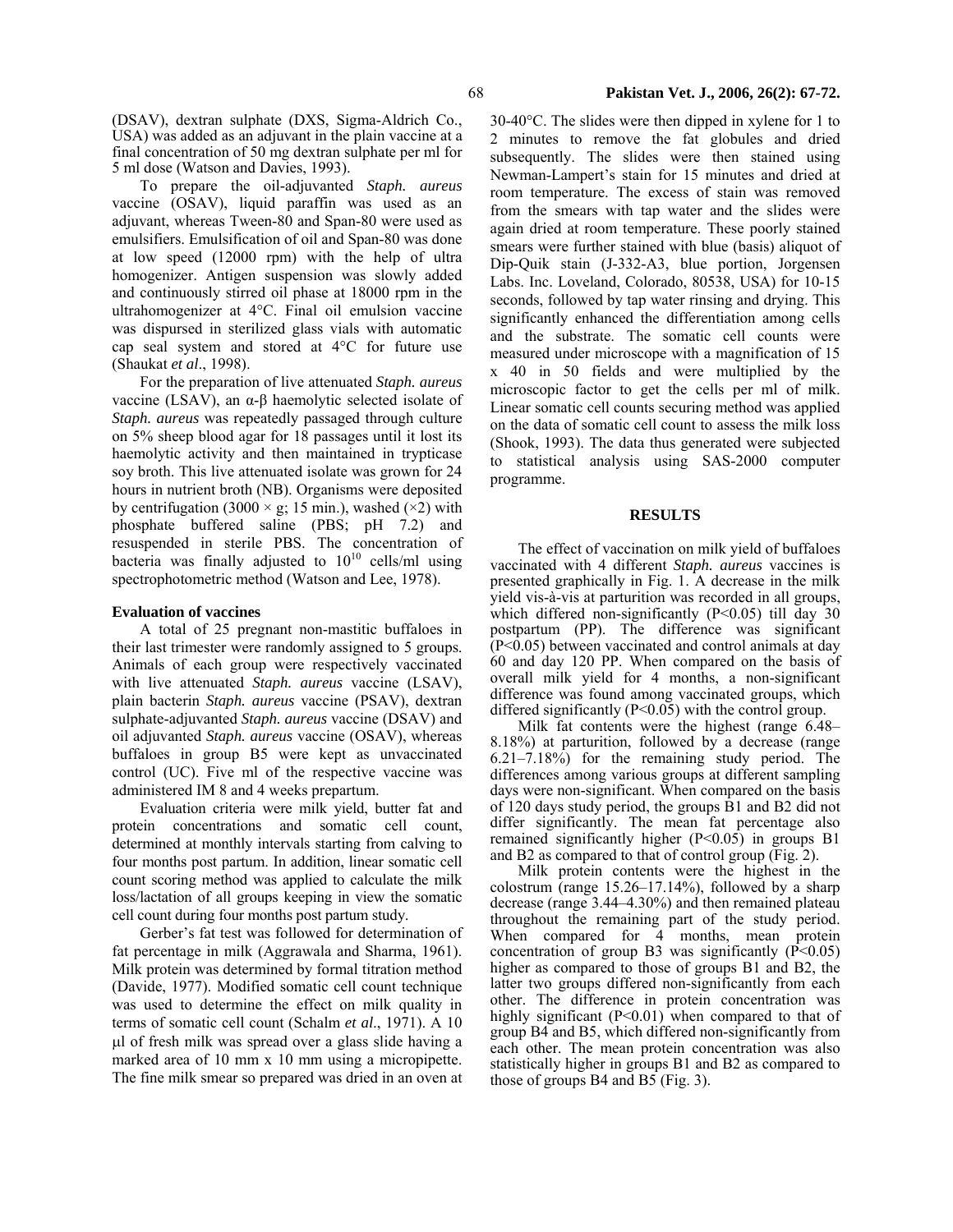

LSAV = Live-attenuated *Staph. aureus* vaccine group, PSAV = Plain bacterin *Staph .aureus* vaccinegroup, DSAV = Dextran sulphate-adjuvanted *Staph. aureus* vaccine group, PSAV = Oil-adjuvanted *Staph. aureus* vaccine group,  $UC = Unvacinated control group$ .

**Fig. 1: Comparative milk yield (liter/hour) of 4 groups of buffaloes vaccinated twice during the dry period with four different** *Staph. aureus* **vaccines.** 



LSAV = Live-attenuated *Staph .aureus* vaccine group, PSAV = Plain bacterin *Staph. aureus* vaccine group, DSAV = Dextran sulphate-adjuvanted *Staph. aureus* vaccine group, PSAV = Oil-adjuvanted *Staph .aureus* vaccine group, UC = Unvaccinated control group.

# **Fig. 2: Comparative fat (%) recorded at monthly intervals among different groups of buffaloes vaccinated twice during dry period with four different** *Staph. aureus* **vaccines.**

Highest values of somatic cell count (SCC) were recorded at parturition in all groups (7.55  $\times$  10<sup>5</sup> to 7.94  $\times$  10<sup>5</sup>/ml). A sharp decrease in SCC was registered at day 30 PP in all groups (Table 1). At this sampling time point, SCC was the highest  $(4.365 \pm 0.592 \times 10^5/\text{m}l)$  in placebo control animals (group B5), followed by B2, B1, B3 and B4 in the given order. The difference among the four vaccinal groups was non-significant. At day 60 PP, a further decrease in SCC was registered in all vaccinal groups.

On the other hand, in placebo control group B5, at this sampling point the count almost quadrupled to that recorded at previous sampling point (day 30 PP). The difference among the vaccinal groups was nonsignificant. From day 60 PP onward till the end of the study (day 120), SCC remained almost steady in all vaccinal groups, which differed non-significantly from each other. From day 60 onward, differences in SCC between vaccinal groups and placebo control were highly significant  $(P<0.01)$ .

Linear somatic cell count scoring method showed that there was 526 liter/lactation mean loss of milk in group B1 vaccinated with live attenuated *Staph. aureus* vaccine, followed by 703 liters loss in plain bacterin *Staph. aureus* vaccine (B2). It was 549 liters in dextran sulphate adjuvanted *Staph. aureus* vaccinated group (B3), while it increased slightly to 577 liters in oil adjuvanted *Staph. aureus* vaccinated group (B4), followed by the highest loss of 1086 liters per lactation in unvaccinated control group.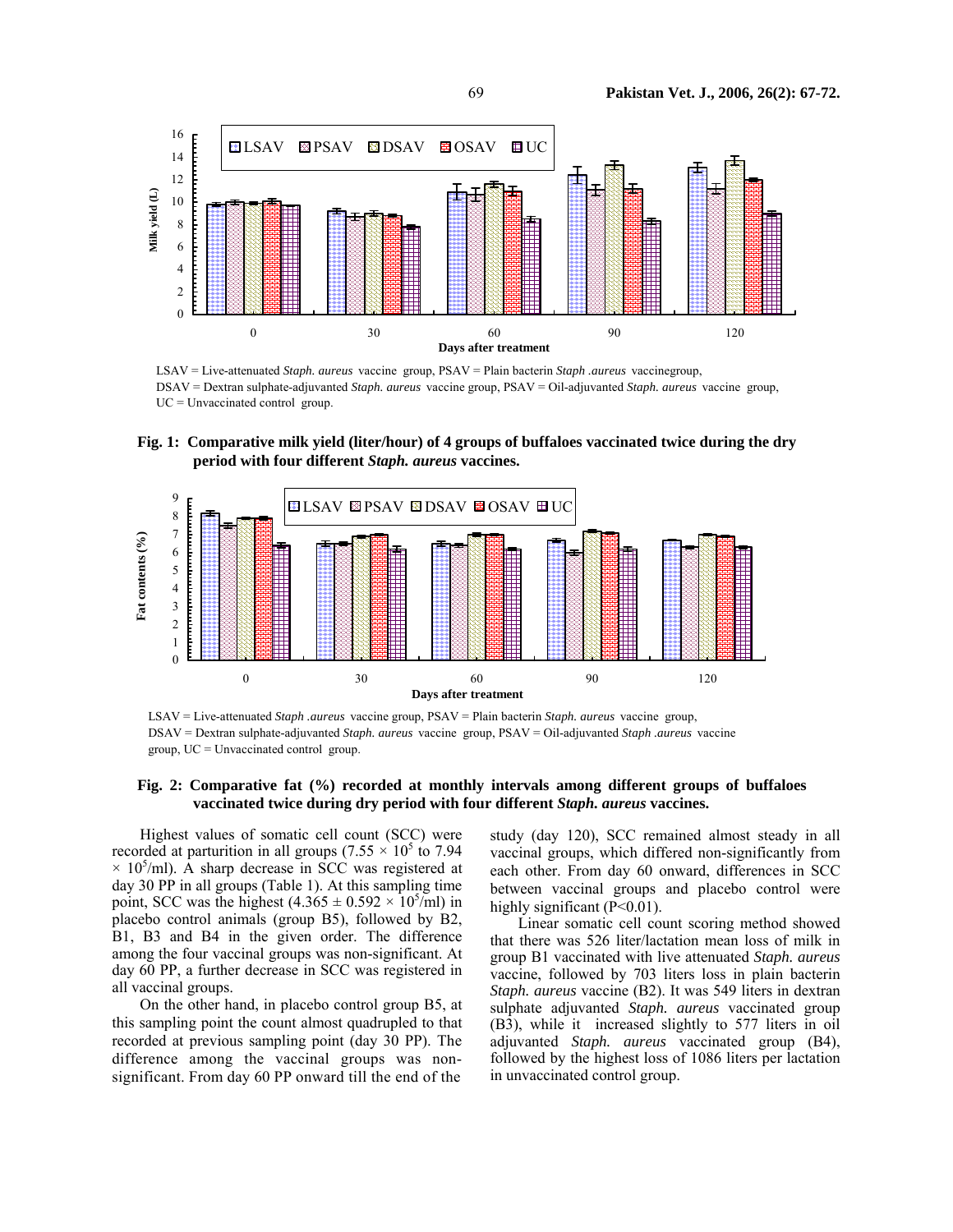

LSAV = Live-attenuated *Staph. aureus* vaccine group, PSAV = Plain bacterin *Staph. aureus* vaccine group, DSAV = Dextran sulphate-adjuvanted *Staph. aureus* vaccine group, PSAV = Oil-adjuvanted *Staph. aureus* vaccine group,  $UC = Unvacinated control group$ .

|                                                                                |  | Fig. 3: Comparative proteins (%) recorded at monthly intervals among different groups of buffaloes |  |  |  |  |  |  |  |  |  |  |  |
|--------------------------------------------------------------------------------|--|----------------------------------------------------------------------------------------------------|--|--|--|--|--|--|--|--|--|--|--|
| vaccinated twice during dry period with four different Staph. aureus vaccines. |  |                                                                                                    |  |  |  |  |  |  |  |  |  |  |  |

**Table 1: Somatic cell count (mean**  $\pm$  **SD;**  $\times$  **10<sup>5</sup>/ml) in quarter milk samples of 4 groups of buffaloes vaccinated twice during the dry period with 4 different** *Staph. aureus*  **vaccines** 

| <b>Groups</b>  |            |            | Somatic cell count at different post-partum days |                   |                |  |  |  |
|----------------|------------|------------|--------------------------------------------------|-------------------|----------------|--|--|--|
|                | 0          | 30         | 60                                               | 90                | 120            |  |  |  |
| B1             | $7.77 \pm$ | $2.53 \pm$ | $1.53 \pm$                                       | $1.48 \pm$        | $1.19 \pm$     |  |  |  |
|                | 0.81       | 0.80       | $0.99^{\rm a}$                                   | $0.85^{\rm a}$    | $0.75^{\rm a}$ |  |  |  |
| B2             | $7.83 \pm$ | $3.44 \pm$ | $2.89 \pm$                                       | $2.28 \pm$        | $2.39 \pm$     |  |  |  |
|                | 0.83       | 3.38       | 3.59 <sup>a</sup>                                | $2.61^{\circ}$    | $2.45^{\circ}$ |  |  |  |
| B <sub>3</sub> | $7.70 \pm$ | $2.43 \pm$ | $1.57 \pm$                                       | $1.54 \pm$        | $1.4 \pm$      |  |  |  |
|                | 0.80       | 0.88       | 0.91 <sup>a</sup>                                | $0.91^{\rm a}$    | $0.89^{\rm a}$ |  |  |  |
| B <sub>4</sub> | $7.94 \pm$ | $2.29 +$   | $1.71 \pm$                                       | $1.92 \pm$        | $1.4 \pm$      |  |  |  |
|                | 0.52       | 0.73       | $0.74^{\rm a}$                                   | $1.18^{a}$        | $1.15^{\rm a}$ |  |  |  |
| B5             | $7.55 \pm$ | $4.36 \pm$ | $16.91 \pm$                                      | $11.61 \pm$       | $11.32 \pm$    |  |  |  |
|                | 0.71       | 0.59       | $1.42^{b}$                                       | 1.01 <sup>b</sup> | $113^b$        |  |  |  |

Values in columns with different superscripts differ highly significantly (P<0.01).

B1 = Live-attenuated *Staph. aureus* vaccine group,

B2 = *Staph. aureus* plain bacterin group,

B3 = Dextran sulphate-adjuvanted *Staph. aureus* bacterin

group,

B4 = Oil-adjuvanted *Staph. aureus* bacterin group,

 $B5 = Unvacinated (placebo) control group.$ 

#### **DISCUSSION**

The mean milk yield for a period of 4 months was the highest in B3 (DSAV), followed by B1 (SLAV), B4 (OSAV), B2 (PSAV) and B5 (UC). While the difference among vaccinates was non-significant, it was significant when comparing the control group (B5) with all the vaccinate groups. Amorena *et al.* (1996) obsereved that in the five months following vaccination, vaccinated cows had a lower SCC (20.6% reduction) and higher milk production (6.1% increment) in relation to the control group, suggesting that the economic benefit of the vaccine may be 13 times higher than the cost.

Many physiological and environmental factors influence the yield and composition of milk. Factors that can increase milk yield are increased body weight, advancing age, intensive nutrition, fall and winter calving and cool to moderate environmental temperatures. Factors that tend to decrease the milk yield are infection especially of udder (Uallah *et al*., 2005), advanced lactation, advanced stage of gestation, short dry period, spring and summer calving, high environmental temperatures and humidity (Rosenthal, 1991).

Milk fat and protein contents in the vaccinated and control buffaloes (B5) differed significantly. There was a very high protein concentration among all groups in the colostrum. This is in line with the findings of many workers (Waite *et al.*, 1965; Qazi and Manus, 1966; Khan, 1967; Anwar, 1975), who analyzed colostrum of cows and buffaloes and found a very high protein concentration, followed by a decrease to a minimum and thereafter rise steadily until the end of lactation. It is worth mentioning that all these studies were conducted in normal animals. At the same time, fat percentage was high at the time of parturition in all the groups, followed by a slight decrease at the following monthly intervals. This is also in line with the findings of Anwar (1975). This increase may be ascribed to the normal physiological process that goes on at the time of parturition. Jenness (1985) described that cows and buffaloes colostrum contained more mineral salts (ash) and protein and less lactose than milk; fat content is often, but not always, higher than that of milk.

In the present study, mean SCC in B1, B3 and B4 groups was significantly lower than that of the groups B2 and B5. This rise of SCC in B2 and B5 groups may be ascribed to the presence of infection in some quarters of the buffaloes of these groups. This is in line with the findings of Sheldrake *et al.* (1983), who also found that a higher elevation in SCC is an indication of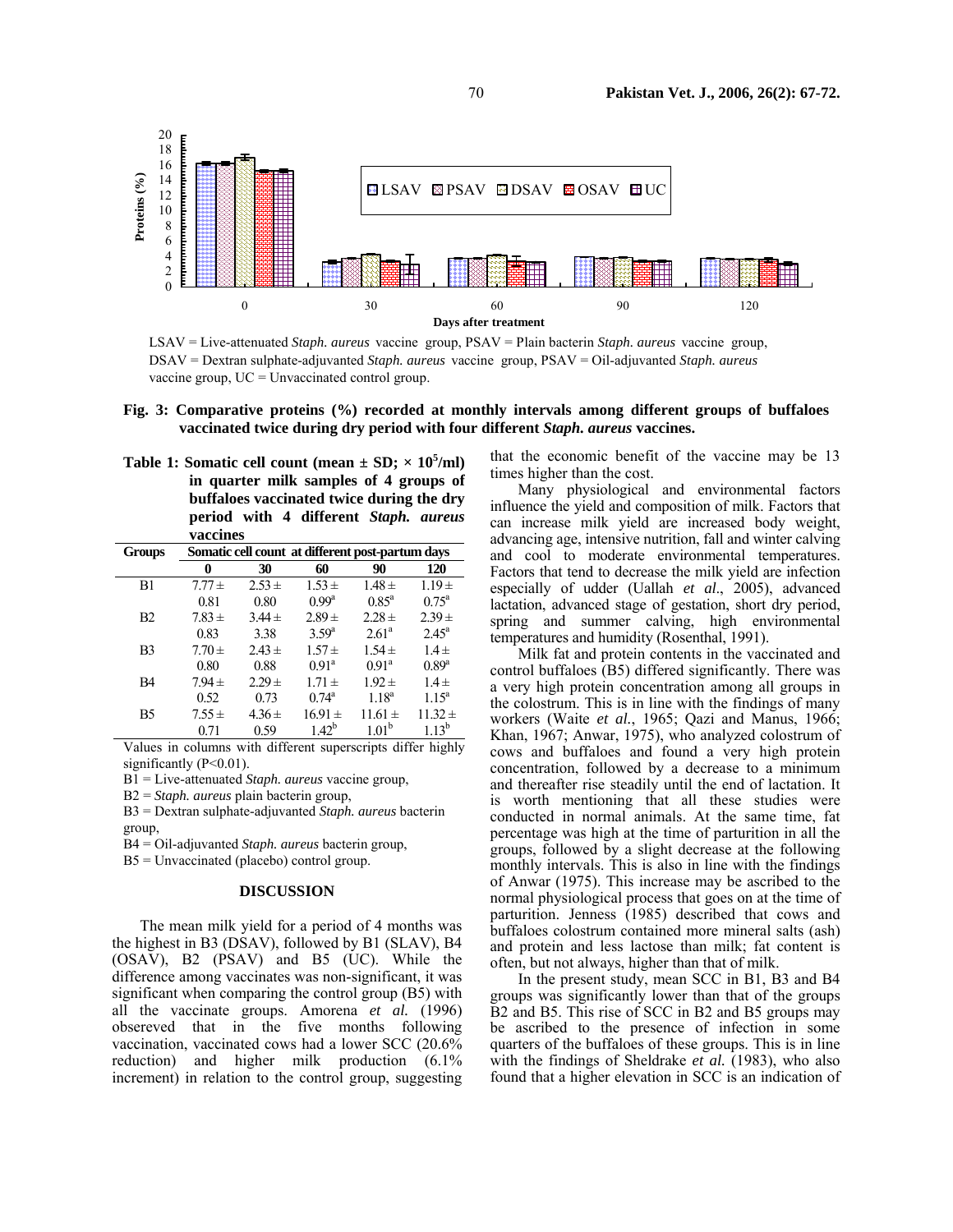inflammation in the udder. The major pathogens cause the greatest SCC increase and include *Staph. aureus*, *Strep. agalactiae*, coliforms and other streptococcus species other than *Strep. agalactiae*, whereas minor pathogens (*C. bovis* and coagulase negative staphylococci) usually cause only a moderate increase in SCC (Harmon and Langlois, 1986). Nickerson (1997) was also of this view that cell counts were higher during the first 2 weeks after calving due to the presence of colostrum and the stress associated with onset of lactation. The present finding is also in line with the results reported by Khan (1997) that SCC was high during the early stages of lactation and then decreased gradually, followed by slight rise at the end of lactation.

An increase in somatic cell count in milk leads to the release of lipolytic (lipases) and proteolytic (plasmin) enzymes which can degrade the triglycerides of milk fat and casein contents of the milk (Saeman *et al.*, 1988; Barbano, 1989). This leads to poor quality milk in the mastitis-affected animals.

In conclusion, it may be said that all *Staph. aureus* mastitis vaccines are helpful in improving the quality and quantity of milk in buffaloes.

#### **REFERENCES**

- Adlam, C., P. D. Ward, A. C. Arbuthnott, J. P. Arbuthnott and C. N. Thorley, 1977. Effect of immunization with highly purified alpha and betatoxins on staphylococcal mastitis in rabbits. Infect. Immun., 17: 250-256.
- Aggrawala, A. C. and R. M. Sharma. 1961. A Laboratory Manual of Milk Inspection. Asia Publishing House, Bombay, India.
- Amorena, B., M. Perezx, E. Gracia, C. Rota, R. Baselga, I. Albizu, J. L. Alabart, J. M. Hernandorena, M. J. Pascual, J. Ocariz and J. Marco, 1996. Evaluation of vaccines against staphylococcal mastitis in dairy cattle under commercial farm conditions: Problems involved. ITEA Production Animal, 92A: 53-66.
- Anwar, G., 1975. Comparative study of colostrum of cows and buffaloes. MSc. Thesis, Dept. Livestock Management, Univ. Agri., Lyallpur (Faisalabad), Pakistan.
- Bachaya, H. A., Z. Iqbal, G. Muhammad. A. Yousaf and H. M. Ali, 2005. Subclinical mastitis in buffaloes in Attock District of Punjab (Pakistan). Pakistan Vet. J., 25: 134-136.
- Barbano, D. M., 1989. Impact of mastitis on dairy product quality and yield: Research update. In:  $28<sup>th</sup>$ Annual Meeting, Natl. Mastitis Council Inc. Tampa, Florida, USA.
- Bramely, A. J. and F. H. Dodd, 1984. Review of the progress of dairy science: Mastitis control-progress and prospects. J. Dairy Res., 51: 481-512.
- Brock, J. H., E. D. Steel and B. Reiter, 1975. The effect of intramuscular and intramammary vaccination of cows on antibody levels and resistance to

intramammary infection by *Staphylococcus aureus*. Res. Vet. Sci., 19: 152-158.

- Davide, C. L., 1977. Laboratory Guide in Dairy Chemistry – Practical Manual. FAO Regional Dairy Development and Training Centre for Asia and Pacific. Dairy Training and Research Institute, Univ. Philippines, Loss Banons College, Laguna, Philippines.
- Dodd, F. H., 1983. Mastitis-Progress on control. J. Dairy Sci., 66: 1773-1780.
- Foster, T. J., 1991. Potential for vaccination against infections caused by *Staphylococcus aureus*. Vaccine, 9: 221-227.
- Giraudo, J. A., A. Calzolari, H. Rampone, A. Ramone, A.T. Giraudo, C. Bogni, A. Larriestra and R. Nagel, 1997. Field trials of a vaccine against bovine mastitis. 1. Evaluation in heifers. J. Dairy Sci., 80: 845-853.
- Guidry, A. J., C. N. O'Brien, S. P. Oliver, H. M. Dowlen and L. W. Douglass, 1994. Effect of whole *Staphylococcus aureus* and mode of immunization on bovine opsonizing antibodies to capsule. J. Dairy Sci., 77: 2965-2974.
- Harmon, R. J. and B. E. Langlois, 1986. Prevalence of minor pathogens and associated somatic cell counts. In: Proc. 25<sup>th</sup> Ann. Mtg. Natl. Mastitis Counc., Columbus, OH. Natl. Mastitis Counc., Inc., Arlington, USA, pp: 11-23.
- Jenness, R., 1985. Biochemical and nutritional aspects of milk and colostrum. In: Larson, B. L., (ed.) Lactation.  $1<sup>st</sup>$  Ed. The Iowa State Univ. Press, Ames. Iowa, USA, pp: 164-197.
- Khan, M. A., 1967. Effect of season and stage of lactation on the protein content in buffalo milk. MSc Thesis, West Pak. Agri. Univ., Lyallpur (Faisalabad), Pakistan.
- Khan, M. S., 1997. Production of clean milk through genetic selection for mastitis resistance. Pakistan Vet. J., 17: 53-59.
- Leslie, K. E. and Y. H. Dchukken, 1993. Herd<br>programs for eliminating and preventing eliminating and preventing *Staphylococcus aureus* mastitis. In: Proc. 32nd Ann. Mtg. Natl. Mastitis Counc. Columbus, OH. Natl. Mastitis Counc., Inc., Arlington, USA, pp: 36-47.
- Nickerson, S. C., W. E. Owens and R. L. Boddie, 1993. Effect of a *Staphylococcus aureus* bactrin on serum antibody, new infection and mammary histology in non lactating dairy cows. J. Dairy Sci., 76: 1290- 1297.
- Nickerson, S. C., 1997. Factors affecting milk somatic cell counts. In; Agronomy/Beef/Dairy/Forestry Research Report, Hill Farm 50<sup>th</sup> Anniversary Edition, Hill Farm Research Station Route 1, Box 10 Homer, LA 71040. Lousiana State University, USA, pp: 111-123.
- Nordhaug, M. L., L. L. Nesse, N. L. Norcross and R. Guddingl, 1994a. A field trial with an experimental vaccine against *Staphylococcus aureus* mastitis in cattle. 1. Clinical parameters. J. Dairy Sci., 77: 1267-1275.